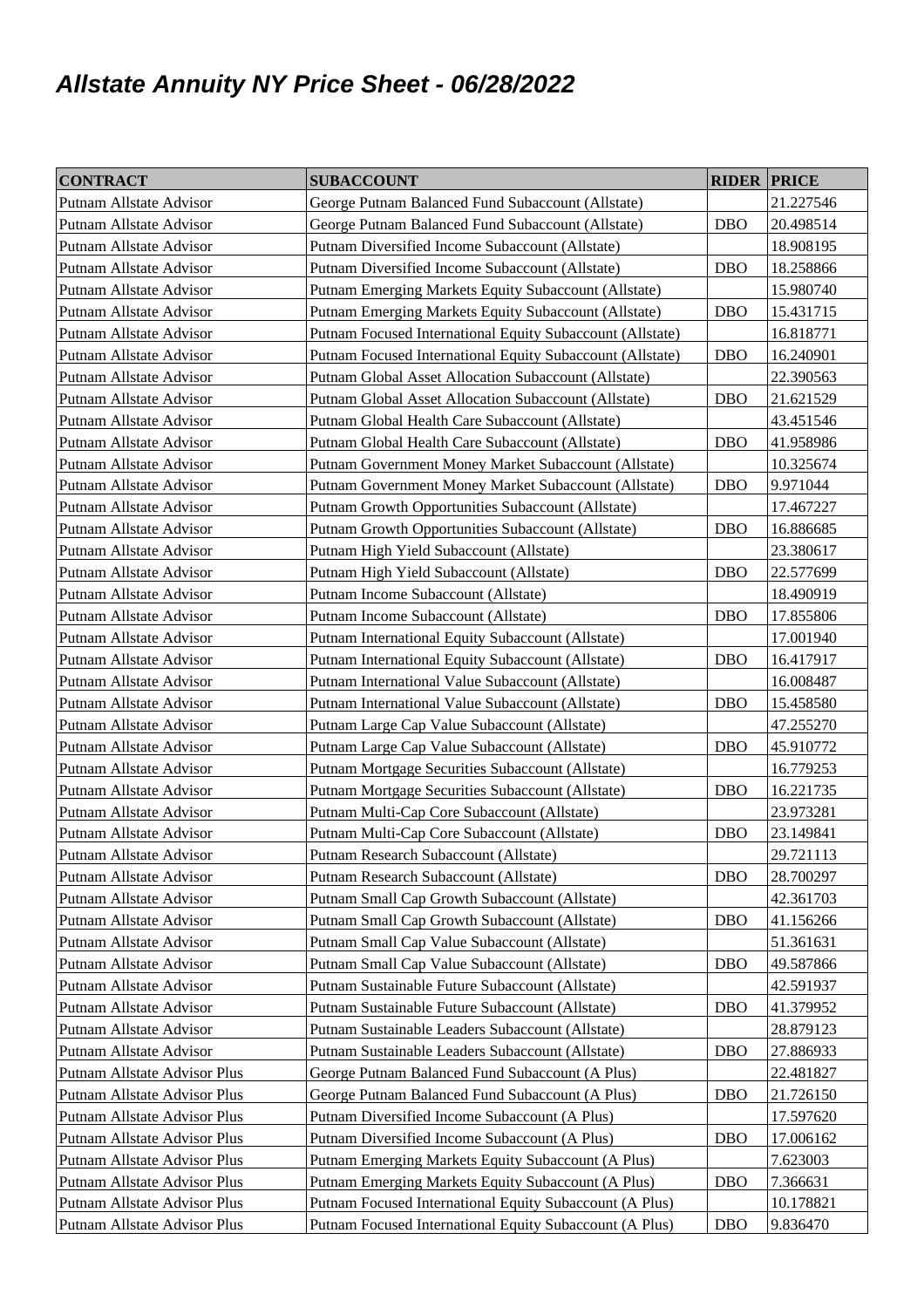| <b>CONTRACT</b>                   | <b>SUBACCOUNT</b>                                      | <b>RIDER PRICE</b> |           |
|-----------------------------------|--------------------------------------------------------|--------------------|-----------|
| Putnam Allstate Advisor Plus      | Putnam Global Asset Allocation Subaccount (A Plus)     |                    | 20.017328 |
| Putnam Allstate Advisor Plus      | Putnam Global Asset Allocation Subaccount (A Plus)     | <b>DBO</b>         | 19.344490 |
| Putnam Allstate Advisor Plus      | Putnam Global Health Care Subaccount (A Plus)          |                    | 33.289745 |
| Putnam Allstate Advisor Plus      | Putnam Global Health Care Subaccount (A Plus)          | <b>DBO</b>         | 32.170624 |
| Putnam Allstate Advisor Plus      | Putnam Government Money Market Subaccount (A Plus)     |                    | 9.273802  |
| Putnam Allstate Advisor Plus      | Putnam Government Money Market Subaccount (A Plus)     | <b>DBO</b>         | 8.962073  |
| Putnam Allstate Advisor Plus      | Putnam Growth Opportunities Subaccount (A Plus)        |                    | 16.339406 |
| Putnam Allstate Advisor Plus      | Putnam Growth Opportunities Subaccount (A Plus)        | <b>DBO</b>         | 15.790010 |
| Putnam Allstate Advisor Plus      | Putnam High Yield Subaccount (A Plus)                  |                    | 21.591347 |
| Putnam Allstate Advisor Plus      | Putnam High Yield Subaccount (A Plus)                  | <b>DBO</b>         | 20.865722 |
| Putnam Allstate Advisor Plus      | Putnam Income Subaccount (A Plus)                      |                    |           |
|                                   | Putnam Income Subaccount (A Plus)                      | <b>DBO</b>         | 17.452423 |
| Putnam Allstate Advisor Plus      |                                                        |                    | 16.865815 |
| Putnam Allstate Advisor Plus      | Putnam International Equity Subaccount (A Plus)        |                    | 10.743964 |
| Putnam Allstate Advisor Plus      | Putnam International Equity Subaccount (A Plus)        | <b>DBO</b>         | 10.382726 |
| Putnam Allstate Advisor Plus      | Putnam International Value Subaccount (A Plus)         |                    | 14.112479 |
| Putnam Allstate Advisor Plus      | Putnam International Value Subaccount (A Plus)         | <b>DBO</b>         | 13.637951 |
| Putnam Allstate Advisor Plus      | Putnam Large Cap Value Subaccount (A Plus)             |                    | 44.158425 |
| Putnam Allstate Advisor Plus      | Putnam Large Cap Value Subaccount (A Plus)             | <b>DBO</b>         | 42.882042 |
| Putnam Allstate Advisor Plus      | Putnam Mortgage Securities Subaccount (A Plus)         |                    | 15.239104 |
| Putnam Allstate Advisor Plus      | Putnam Mortgage Securities Subaccount (A Plus)         | <b>DBO</b>         | 14.726850 |
| Putnam Allstate Advisor Plus      | Putnam Multi-Cap Core Subaccount (A Plus)              |                    | 19.527545 |
| Putnam Allstate Advisor Plus      | Putnam Multi-Cap Core Subaccount (A Plus)              | <b>DBO</b>         | 18.871049 |
| Putnam Allstate Advisor Plus      | Putnam Research Subaccount (A Plus)                    |                    | 25.326463 |
| Putnam Allstate Advisor Plus      | Putnam Research Subaccount (A Plus)                    | <b>DBO</b>         | 24.475018 |
| Putnam Allstate Advisor Plus      | Putnam Small Cap Growth Subaccount (A Plus)            |                    | 39.585027 |
| Putnam Allstate Advisor Plus      | Putnam Small Cap Growth Subaccount (A Plus)            | <b>DBO</b>         | 38.440637 |
| Putnam Allstate Advisor Plus      | Putnam Small Cap Value Subaccount (A Plus)             |                    | 45.089984 |
| Putnam Allstate Advisor Plus      | Putnam Small Cap Value Subaccount (A Plus)             | <b>DBO</b>         | 43.574157 |
| Putnam Allstate Advisor Plus      | Putnam Sustainable Future Subaccount (A Plus)          |                    | 39.800100 |
| Putnam Allstate Advisor Plus      | Putnam Sustainable Future Subaccount (A Plus)          | <b>DBO</b>         | 38.649580 |
| Putnam Allstate Advisor Plus      | Putnam Sustainable Leaders Subaccount (A Plus)         |                    | 15.920043 |
| Putnam Allstate Advisor Plus      | Putnam Sustainable Leaders Subaccount (A Plus)         | <b>DBO</b>         | 15.384808 |
| Putnam Allstate Advisor Preferred | George Putnam Balanced Fund Subaccount (PAA C)         |                    | 21.039361 |
| Putnam Allstate Advisor Preferred | George Putnam Balanced Fund Subaccount (PAA C)         | <b>DBO</b>         | 20.336814 |
| Putnam Allstate Advisor Preferred | Putnam Diversified Income Subaccount (PAA C)           |                    | 17.681172 |
| Putnam Allstate Advisor Preferred | Putnam Diversified Income Subaccount (PAA C)           | <b>DBO</b>         | 17.090807 |
| Putnam Allstate Advisor Preferred | Putnam Emerging Markets Equity Subaccount (PAA C)      |                    | 8.841985  |
| Putnam Allstate Advisor Preferred | Putnam Emerging Markets Equity Subaccount (PAA C)      | <b>DBO</b>         | 8.546627  |
| Putnam Allstate Advisor Preferred | Putnam Focused International Equity Subaccount (PAA C) |                    | 10.595325 |
| Putnam Allstate Advisor Preferred | Putnam Focused International Equity Subaccount (PAA C) | <b>DBO</b>         | 10.241431 |
| Putnam Allstate Advisor Preferred | Putnam Global Asset Allocation Subaccount (PAA C)      |                    | 19.827132 |
| Putnam Allstate Advisor Preferred | Putnam Global Asset Allocation Subaccount (PAA C)      | <b>DBO</b>         | 19.165050 |
| Putnam Allstate Advisor Preferred | Putnam Global Health Care Subaccount (PAA C)           |                    | 33.461799 |
| Putnam Allstate Advisor Preferred | Putnam Global Health Care Subaccount (PAA C)           | <b>DBO</b>         | 32.344330 |
| Putnam Allstate Advisor Preferred | Putnam Government Money Market Subaccount (PAA C)      |                    | 9.110598  |
| Putnam Allstate Advisor Preferred | Putnam Government Money Market Subaccount (PAA C)      | <b>DBO</b>         | 8.806398  |
| Putnam Allstate Advisor Preferred | Putnam Growth Opportunities Subaccount (PAA C)         |                    | 15.863226 |
| Putnam Allstate Advisor Preferred | Putnam Growth Opportunities Subaccount (PAA C)         | <b>DBO</b>         | 15.333337 |
| Putnam Allstate Advisor Preferred | Putnam High Yield Subaccount (PAA C)                   |                    | 21.860389 |
| Putnam Allstate Advisor Preferred | Putnam High Yield Subaccount (PAA C)                   | <b>DBO</b>         | 21.130577 |
| Putnam Allstate Advisor Preferred | Putnam Income Subaccount (PAA C)                       |                    | 17.400338 |
| Putnam Allstate Advisor Preferred | Putnam Income Subaccount (PAA C)                       | <b>DBO</b>         | 16.819433 |
| Putnam Allstate Advisor Preferred | Putnam International Equity Subaccount (PAA C)         |                    | 11.083723 |
| Putnam Allstate Advisor Preferred | Putnam International Equity Subaccount (PAA C)         | <b>DBO</b>         | 10.713506 |